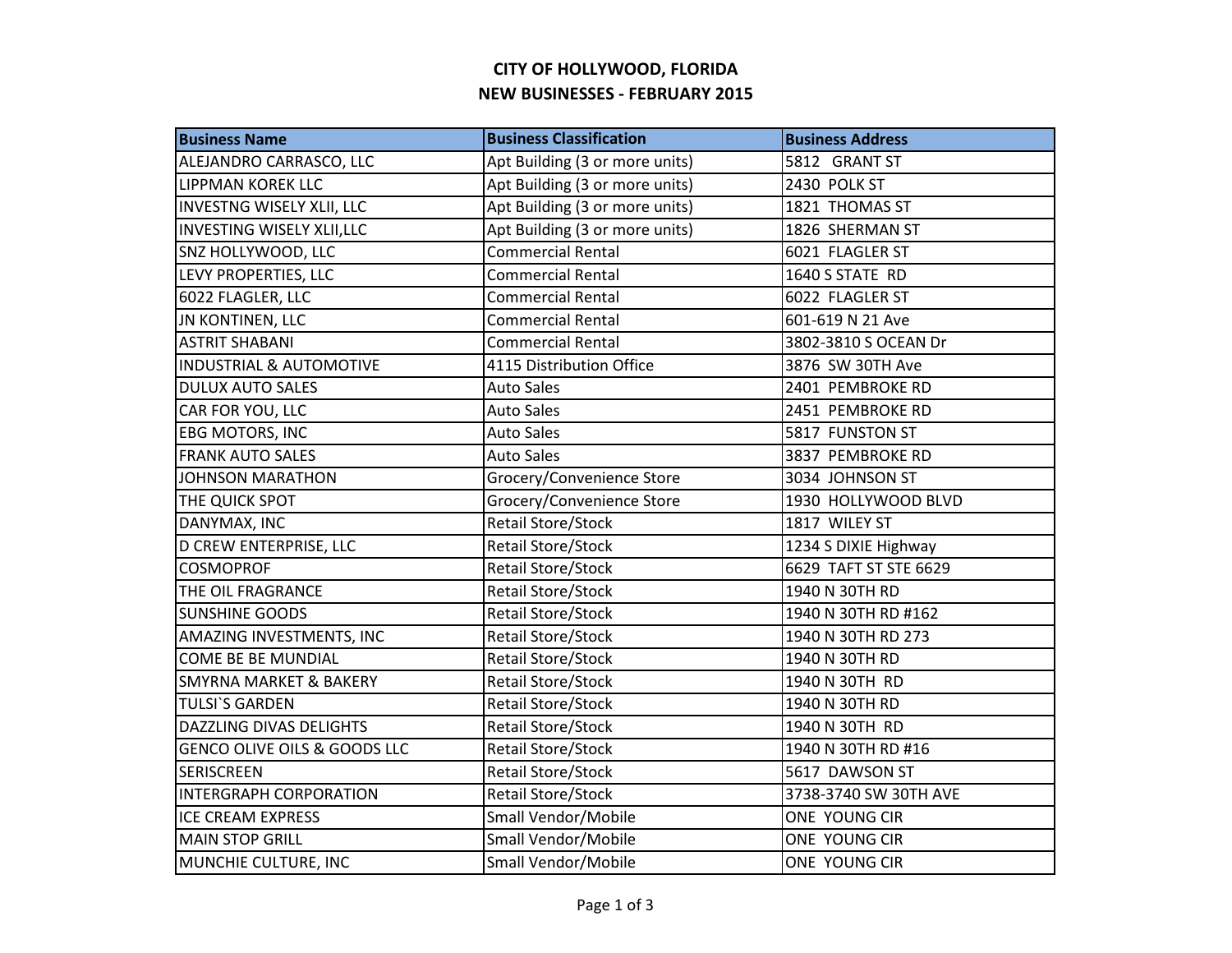## **CITY OF HOLLYWOOD, FLORIDA NEW BUSINESSES - FEBRUARY 2015**

| <b>Business Name</b>                 | <b>Business Classification</b>        | <b>Business Address</b>     |
|--------------------------------------|---------------------------------------|-----------------------------|
| <b>CHURRASCO GRILL, LLC</b>          | Small Vendor/Mobile                   | ONE YOUNG CIR               |
| LEGEND'S BBQ, LLC                    | Small Vendor/Mobile                   | ONE YOUNG CIR               |
| <b>EVEN DISTRIBUTION, LLC</b>        | <b>Wholesale Merchandise</b>          | 1716 S 21ST Ave             |
| THE LOBBY MIAMI                      | Restaurant/Bar                        | 1940 N 30TH RD              |
| ETHEL JAYNES CREATIONS, LLC          | Restaurant/Bar                        | 7234 TAFT ST                |
| <b>DUNKIN DONUTS</b>                 | Restaurant/Bar                        | 2547 SHERIDAN ST            |
| <b>CASA BORINQUEN</b>                | Restaurant/Bar                        | 6519 TAFT ST                |
| <b>MANHATTAN BARBER SHOP SALON</b>   | <b>Barber Shop</b>                    | 4313 HOLLYWOOD BLVD         |
| MORETT SVCS AIR COND & SWIM POOL     | Contractor/Air Conditioning           | 7210 MCKINLEY ST            |
| MOONLIGHT EDITIONS, INC              | Contractor/Building                   | 1036 JEFFERSON ST           |
| TK PLANNING & CONSTRUCTION CORP      | Contractor/General                    | 4005 GARFIELD ST            |
| WALKER COMMERCIAL INTERIORS, LLC     | Contractor/Specialty                  | 3999 PEMBROKE RD            |
| EISMAN & RUSSO CONSULTING ENG.       | Engineer/Civil Surveyors              | 6067 HOLLYWOOD BLVD STE 200 |
| JP ARMS & GUNSMITHING                | <b>Firearms &amp; Ammunition</b>      | 1019 N 20 Ave BAY 1         |
| 1ST ALLEGIANT INSURANCE, LLC         | <b>Insurance Agency</b>               | 2450 HOLLYWOOD BLVD #303B   |
| <b>FIVE STAR COLLISSION</b>          | Repair/Auto                           | 5612 PLUNKETT ST            |
| <b>ORTEGA AUTO TECH</b>              | Repair/Auto                           | 4001 PEMBROKE RD            |
| <b>RECOVERY FIRST</b>                | Res. Substance Abuse Treatment Center | 4549 SW 54TH CRT            |
| <b>LATINAS DAY SPA</b>               | Skin Care                             | 5102 S STATE RD             |
| <b>LULU NAILS SPA</b>                | Skin Care                             | 4014 N 46 Ave               |
| RC PREMIER PROMOTIONS, INC.          | <b>Travel Service</b>                 | 2500 HOLLYWOOD BLVD #407    |
| <b>FLORIDA PRACTITIONERS, LLC</b>    | <b>Business Office/Bookkeeping</b>    | 3981 SW 30TH Ave            |
| <b>RAPID AUTO MOVERS</b>             | <b>Business Office/Bookkeeping</b>    | 5845 HOLLYWOOD BLVD STE 202 |
| SAMRA HAIR & WIGS, LLC               | <b>Business Office/Bookkeeping</b>    | 1209 S 30 AVE               |
| SAMRA HAIR & WIGS, LLC               | <b>Business Office/Bookkeeping</b>    | 1405 S 30TH AVE             |
| <b>BARROS, FREDDY</b>                | Car Wash & Detail (Mobile)            | 1821 N 17 CT 24             |
| <b>E2E WORKS</b>                     | <b>Computer Services</b>              | 3440 HOLLYWOOD BLVD 415     |
| <b>SOLUTIONS PROPERTY CONSULTING</b> | <b>Consultant/Business Advisor</b>    | 2525 HOLLYWOOD BLVD 216     |
| <b>NEXXT CLEANERS</b>                | Dry Cleaning                          | 4520 HOLLYWOOD BLVD         |
| <b>STAFFING CHECKS, LLC</b>          | Internet/Other                        | 1238 POLK ST                |
| SOCIAL AGENCY, LLC                   | Internet/Web design                   | 5700 STIRLING RD STE 100    |
| <b>STERI-CLEAN</b>                   | Janitorial Services                   | 2047 THOMAS ST              |